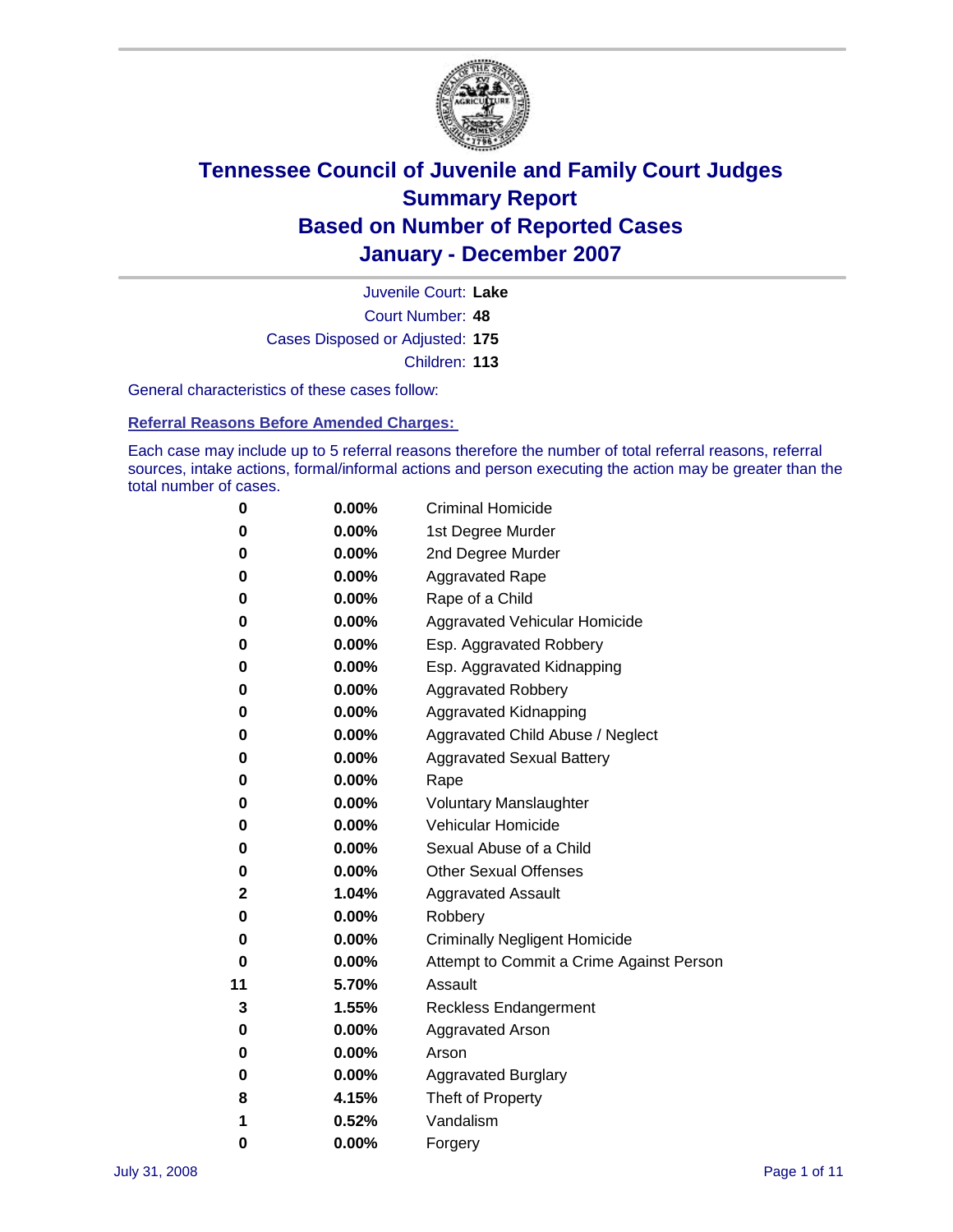

Court Number: **48** Juvenile Court: **Lake** Cases Disposed or Adjusted: **175** Children: **113**

### **Referral Reasons Before Amended Charges:**

Each case may include up to 5 referral reasons therefore the number of total referral reasons, referral sources, intake actions, formal/informal actions and person executing the action may be greater than the total number of cases.

| 0  | 0.00%  | <b>Worthless Checks</b>                                     |
|----|--------|-------------------------------------------------------------|
| 0  | 0.00%  | Illegal Possession / Fraudulent Use of Credit / Debit Cards |
| 0  | 0.00%  | <b>Burglary</b>                                             |
| 0  | 0.00%  | Unauthorized Use of a Vehicle                               |
| 0  | 0.00%  | <b>Cruelty to Animals</b>                                   |
| 2  | 1.04%  | Sale of Controlled Substances                               |
| 1  | 0.52%  | <b>Other Drug Offenses</b>                                  |
| 8  | 4.15%  | Possession of Controlled Substances                         |
| 0  | 0.00%  | <b>Criminal Attempt</b>                                     |
| 0  | 0.00%  | Carrying Weapons on School Property                         |
| 3  | 1.55%  | Unlawful Carrying / Possession of a Weapon                  |
| 1  | 0.52%  | <b>Evading Arrest</b>                                       |
| 0  | 0.00%  | Escape                                                      |
| 0  | 0.00%  | Driving Under Influence (DUI)                               |
| 0  | 0.00%  | Possession / Consumption of Alcohol                         |
| 0  | 0.00%  | Resisting Stop, Frisk, Halt, Arrest or Search               |
| 0  | 0.00%  | <b>Aggravated Criminal Trespass</b>                         |
| 0  | 0.00%  | Harassment                                                  |
| 1  | 0.52%  | Failure to Appear                                           |
| 0  | 0.00%  | Filing a False Police Report                                |
| 0  | 0.00%  | Criminal Impersonation                                      |
| 3  | 1.55%  | <b>Disorderly Conduct</b>                                   |
| 0  | 0.00%  | <b>Criminal Trespass</b>                                    |
| 1  | 0.52%  | <b>Public Intoxication</b>                                  |
| 0  | 0.00%  | Gambling                                                    |
| 33 | 17.10% | Traffic                                                     |
| 0  | 0.00%  | Local Ordinances                                            |
| 0  | 0.00%  | Violation of Wildlife Regulations                           |
| 2  | 1.04%  | Contempt of Court                                           |
| 8  | 4.15%  | Violation of Probation                                      |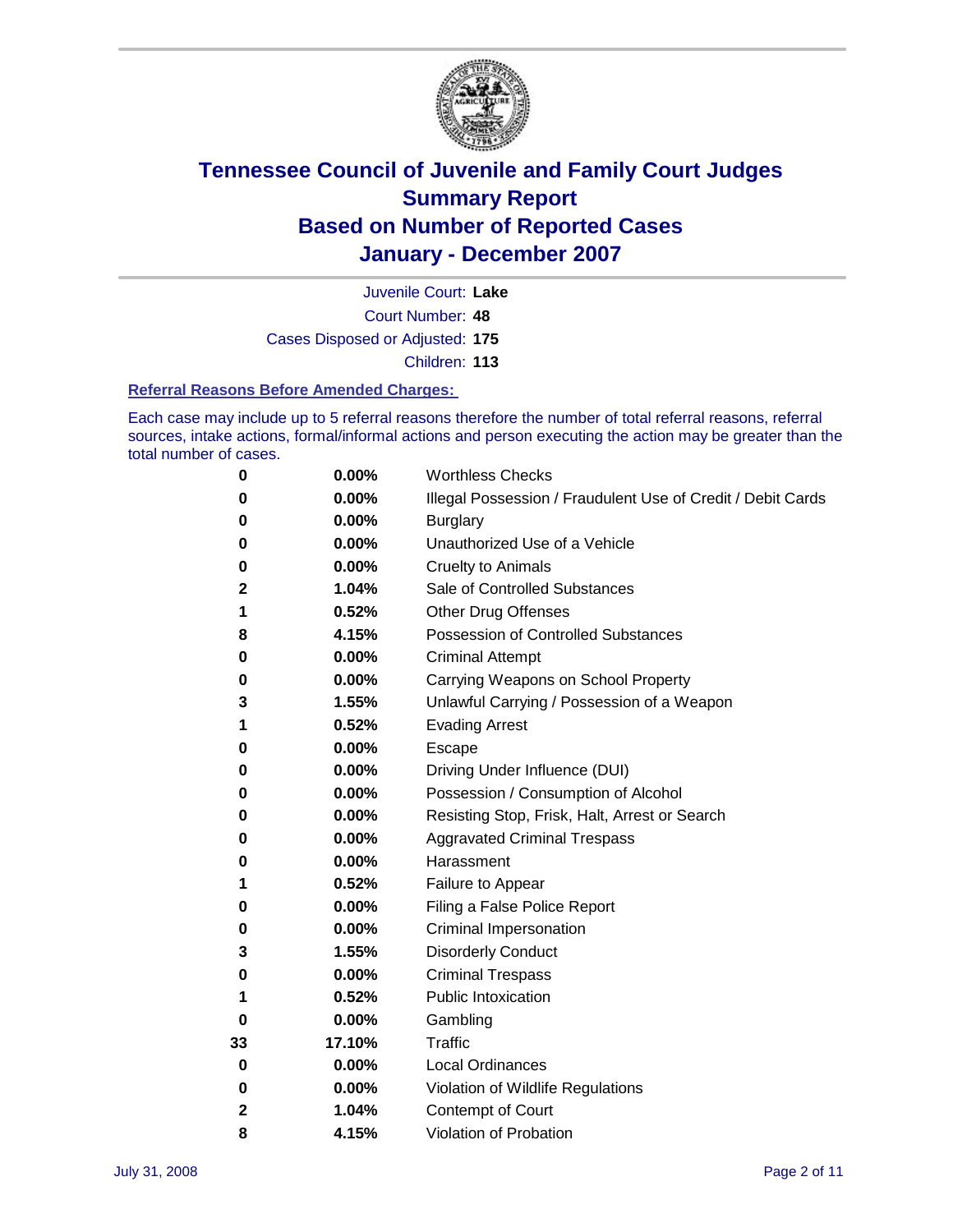

Court Number: **48** Juvenile Court: **Lake** Cases Disposed or Adjusted: **175** Children: **113**

### **Referral Reasons Before Amended Charges:**

Each case may include up to 5 referral reasons therefore the number of total referral reasons, referral sources, intake actions, formal/informal actions and person executing the action may be greater than the total number of cases.

| 193          | 100.00%  | <b>Total Referrals</b>                 |
|--------------|----------|----------------------------------------|
| 6            | 3.11%    | Other                                  |
| 0            | 0.00%    | <b>Consent to Marry</b>                |
| 0            | 0.00%    | <b>Request for Medical Treatment</b>   |
| 0            | 0.00%    | <b>Child Support</b>                   |
| 3            | 1.55%    | Paternity / Legitimation               |
| $\mathbf{2}$ | 1.04%    | Visitation                             |
| 19           | 9.84%    | Custody                                |
| 0            | 0.00%    | <b>Foster Care Review</b>              |
| 0            | 0.00%    | <b>Administrative Review</b>           |
| 5            | 2.59%    | <b>Judicial Review</b>                 |
| 0            | 0.00%    | Violation of Informal Adjustment       |
| 0            | $0.00\%$ | <b>Violation of Pretrial Diversion</b> |
| 0            | 0.00%    | <b>Termination of Parental Rights</b>  |
| $\mathbf{2}$ | 1.04%    | Dependency / Neglect                   |
| $\mathbf 0$  | $0.00\%$ | <b>Physically Abused Child</b>         |
| 0            | 0.00%    | <b>Sexually Abused Child</b>           |
| 12           | 6.22%    | Violation of Curfew                    |
| 19           | 9.84%    | Violation of a Valid Court Order       |
| 8            | 4.15%    | Possession of Tobacco Products         |
| 0            | $0.00\%$ | Out-of-State Runaway                   |
| 5            | 2.59%    | In-State Runaway                       |
| 17           | 8.81%    | Truancy                                |
| 4            | 2.07%    | <b>Unruly Behavior</b>                 |
| 3            | 1.55%    | Violation of Aftercare                 |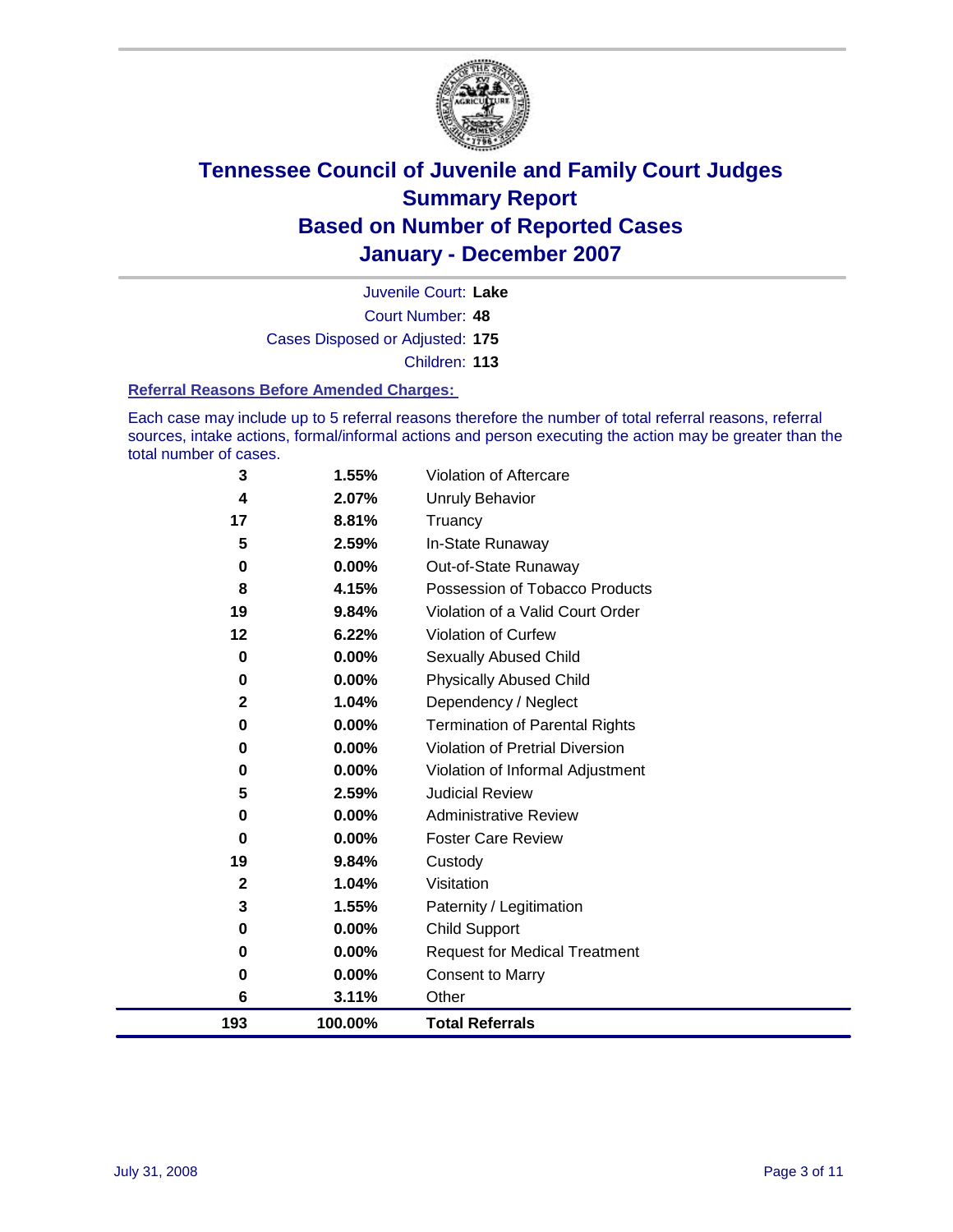

|                            | Juvenile Court: Lake            |                                   |  |  |
|----------------------------|---------------------------------|-----------------------------------|--|--|
|                            |                                 | Court Number: 48                  |  |  |
|                            | Cases Disposed or Adjusted: 175 |                                   |  |  |
|                            |                                 | Children: 113                     |  |  |
| <b>Referral Sources: 1</b> |                                 |                                   |  |  |
| 107                        | 55.44%                          | Law Enforcement                   |  |  |
| 14                         | 7.25%                           | Parents                           |  |  |
| 6                          | 3.11%                           | <b>Relatives</b>                  |  |  |
| $\mathbf 0$                | 0.00%                           | Self                              |  |  |
| 17                         | 8.81%                           | School                            |  |  |
| 0                          | 0.00%                           | <b>CSA</b>                        |  |  |
| 22                         | 11.40%                          | <b>DCS</b>                        |  |  |
| $\mathbf 0$                | 0.00%                           | Other State Department            |  |  |
| 0                          | 0.00%                           | <b>District Attorney's Office</b> |  |  |
| 23                         | 11.92%                          | <b>Court Staff</b>                |  |  |
| 0                          | 0.00%                           | Social Agency                     |  |  |
| 3                          | 1.55%                           | <b>Other Court</b>                |  |  |
| $\mathbf 0$                | 0.00%                           | Victim                            |  |  |
| 0                          | 0.00%                           | Child & Parent                    |  |  |
| 0                          | $0.00\%$                        | Hospital                          |  |  |
| 0                          | 0.00%                           | Unknown                           |  |  |
| 1                          | 0.52%                           | Other                             |  |  |
| 193                        | 100.00%                         | <b>Total Referral Sources</b>     |  |  |

### **Age of Child at Referral: 2**

| 113 | 100.00%    | <b>Total Child Count</b> |  |
|-----|------------|--------------------------|--|
| 0   | $0.00\%$   | Unknown / Not Reported   |  |
| 0   | $0.00\%$   | Ages 19 and Over         |  |
| 27  | 23.89%     | Ages 17 through 18       |  |
| 51  | 45.13%     | Ages 15 through 16       |  |
| 13  | 11.50%     | Ages 13 through 14       |  |
|     | 3<br>2.65% | Ages 11 through 12       |  |
| 19  | 16.81%     | Ages 10 and Under        |  |
|     |            |                          |  |

<sup>1</sup> If different than number of Referral Reasons (193), verify accuracy of your court's data.

One child could be counted in multiple categories, verify accuracy of your court's data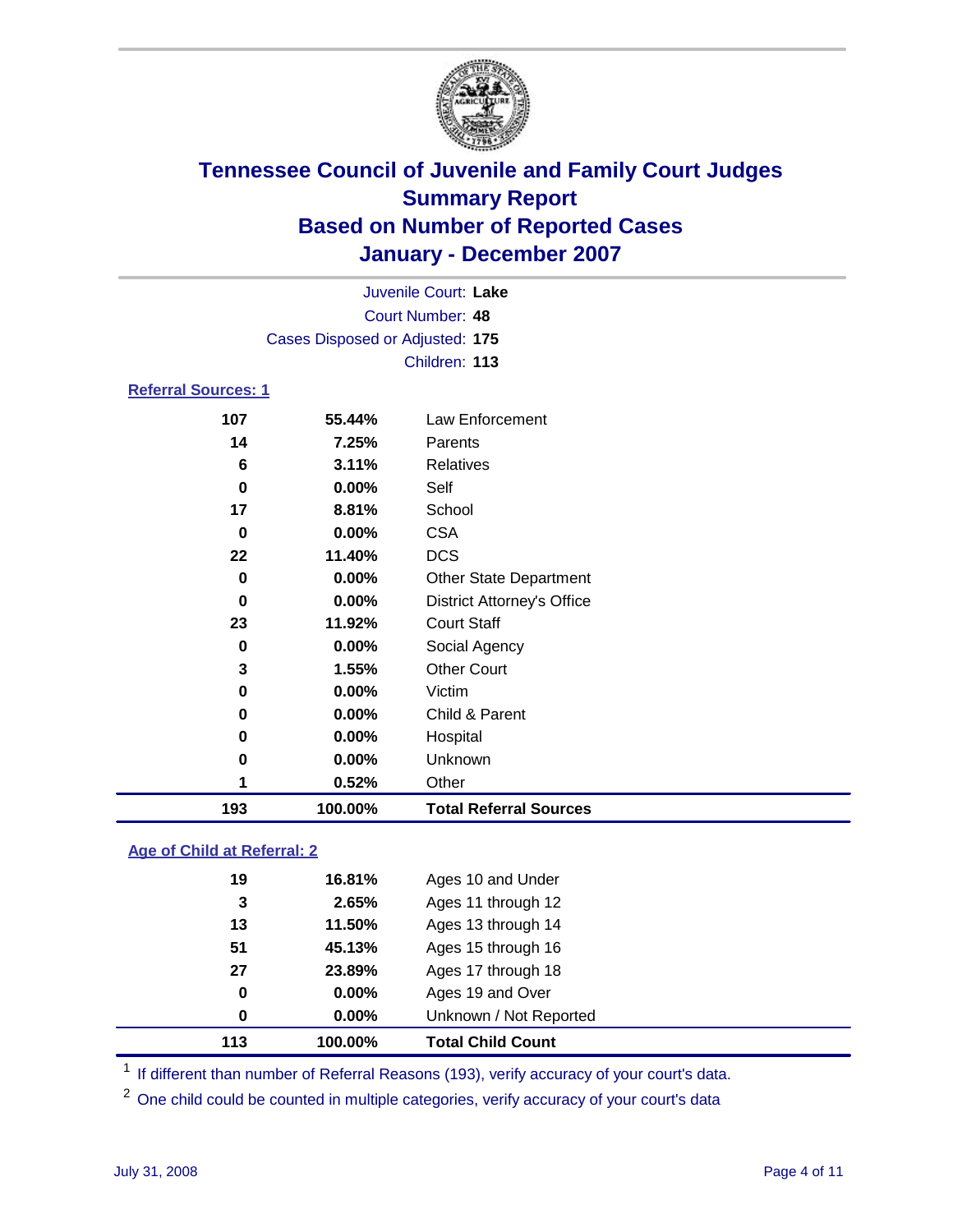

| Juvenile Court: Lake                    |                                 |                          |  |  |  |
|-----------------------------------------|---------------------------------|--------------------------|--|--|--|
|                                         | Court Number: 48                |                          |  |  |  |
|                                         | Cases Disposed or Adjusted: 175 |                          |  |  |  |
|                                         |                                 | Children: 113            |  |  |  |
| Sex of Child: 1                         |                                 |                          |  |  |  |
| 79                                      | 69.91%                          | Male                     |  |  |  |
| 34                                      | 30.09%                          | Female                   |  |  |  |
| $\bf{0}$                                | 0.00%                           | Unknown                  |  |  |  |
| 113                                     | 100.00%                         | <b>Total Child Count</b> |  |  |  |
| <b>Race of Child: 1</b>                 |                                 |                          |  |  |  |
| 84                                      | 74.34%                          | White                    |  |  |  |
| 19                                      | 16.81%                          | African American         |  |  |  |
| 0                                       | 0.00%                           | Native American          |  |  |  |
| 0                                       | 0.00%                           | Asian                    |  |  |  |
| 7                                       | 6.19%                           | Mixed                    |  |  |  |
| 3                                       | 2.65%                           | Unknown                  |  |  |  |
| 113                                     | 100.00%                         | <b>Total Child Count</b> |  |  |  |
| <b>Hispanic Origin: 1</b>               |                                 |                          |  |  |  |
| 3                                       | 2.65%                           | Yes                      |  |  |  |
| 106                                     | 93.81%                          | <b>No</b>                |  |  |  |
| 4                                       | 3.54%                           | Unknown                  |  |  |  |
| 113                                     | 100.00%                         | <b>Total Child Count</b> |  |  |  |
| <b>School Enrollment of Children: 1</b> |                                 |                          |  |  |  |
| 102                                     | 90.27%                          | Yes                      |  |  |  |
| 9                                       | 7.96%                           | No                       |  |  |  |
| $\overline{\mathbf{2}}$                 | 1.77%                           | Unknown                  |  |  |  |
| 113                                     | 100.00%                         | <b>Total Child Count</b> |  |  |  |

One child could be counted in multiple categories, verify accuracy of your court's data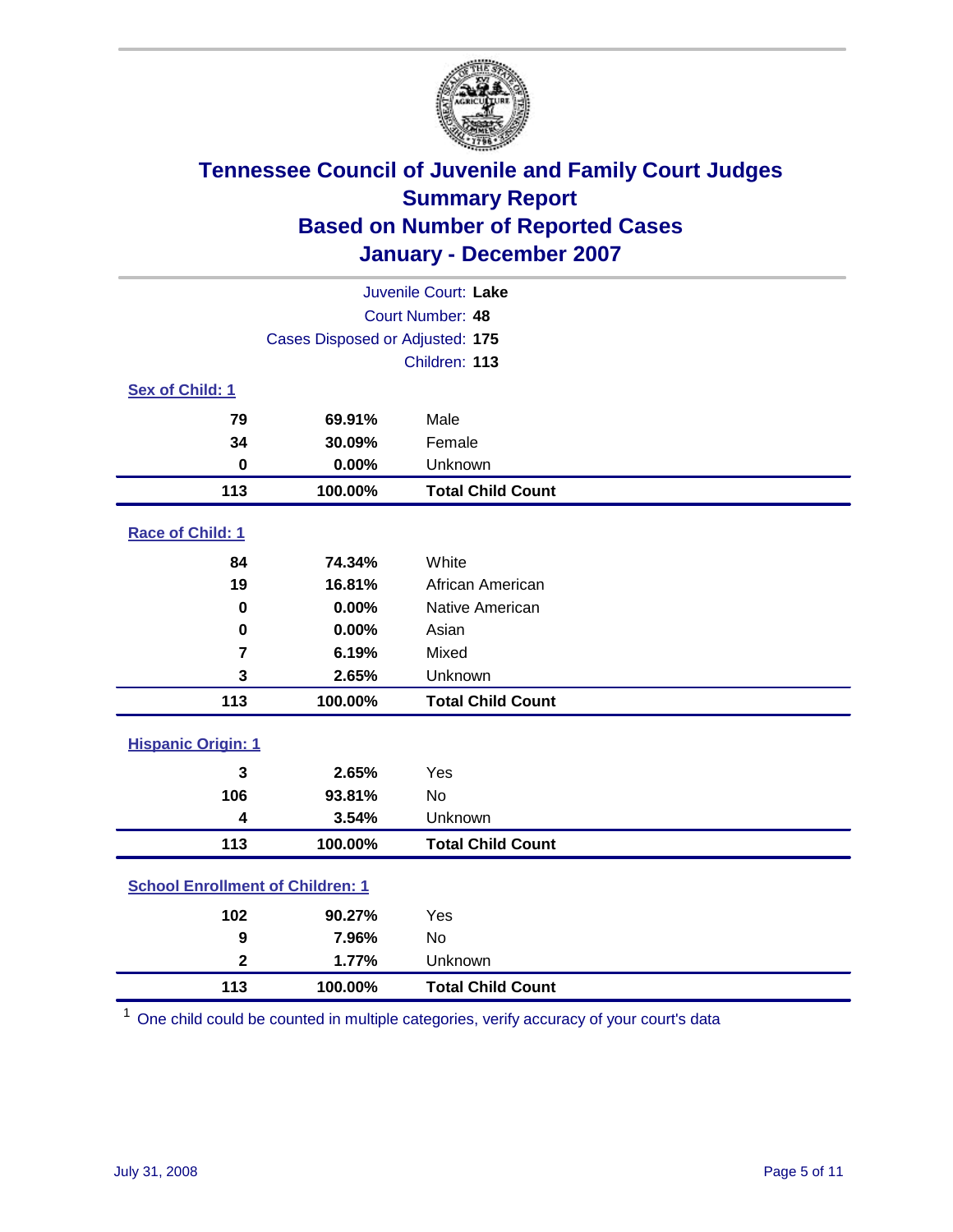

| Juvenile Court: Lake                                      |                                        |                            |  |  |  |  |  |
|-----------------------------------------------------------|----------------------------------------|----------------------------|--|--|--|--|--|
| Court Number: 48                                          |                                        |                            |  |  |  |  |  |
|                                                           | Cases Disposed or Adjusted: 175        |                            |  |  |  |  |  |
|                                                           |                                        | Children: 113              |  |  |  |  |  |
| <b>Living Arrangement of Child at Time of Referral: 1</b> |                                        |                            |  |  |  |  |  |
| 23                                                        | With Both Biological Parents<br>20.35% |                            |  |  |  |  |  |
| 3                                                         | 2.65%                                  | With Father and Stepmother |  |  |  |  |  |
| 5                                                         | 4.42%                                  | With Mother and Stepfather |  |  |  |  |  |
| 54                                                        | With Mother<br>47.79%                  |                            |  |  |  |  |  |
| 10                                                        | <b>With Father</b><br>8.85%            |                            |  |  |  |  |  |
| 17                                                        | 15.04%                                 | <b>With Relatives</b>      |  |  |  |  |  |
| 0                                                         | $0.00\%$                               | With Adoptive Parents      |  |  |  |  |  |
| 0                                                         | $0.00\%$                               | <b>With Foster Family</b>  |  |  |  |  |  |

 **0.88%** In a Group Home **0.00%** In a Residential Center

 **0.00%** In an Institution **0.00%** Independent **0.00%** Unknown

**100.00% Total Child Count**

**0.00%** Other

### **Type of Detention: 2**

| 175 | 100.00%  | <b>Total Detention Count</b> |
|-----|----------|------------------------------|
| 0   | 0.00%    | Other                        |
| 159 | 90.86%   | Does Not Apply               |
| 0   | $0.00\%$ | <b>Unknown</b>               |
| 0   | 0.00%    | <b>Psychiatric Hospital</b>  |
| 0   | $0.00\%$ | Jail - No Separation         |
| 0   | 0.00%    | Jail - Partial Separation    |
| 0   | $0.00\%$ | Jail - Complete Separation   |
| 16  | 9.14%    | Juvenile Detention Facility  |
| 0   | 0.00%    | Non-Secure Placement         |
|     |          |                              |

<sup>1</sup> One child could be counted in multiple categories, verify accuracy of your court's data

<sup>2</sup> If different than number of Cases (175) verify accuracy of your court's data.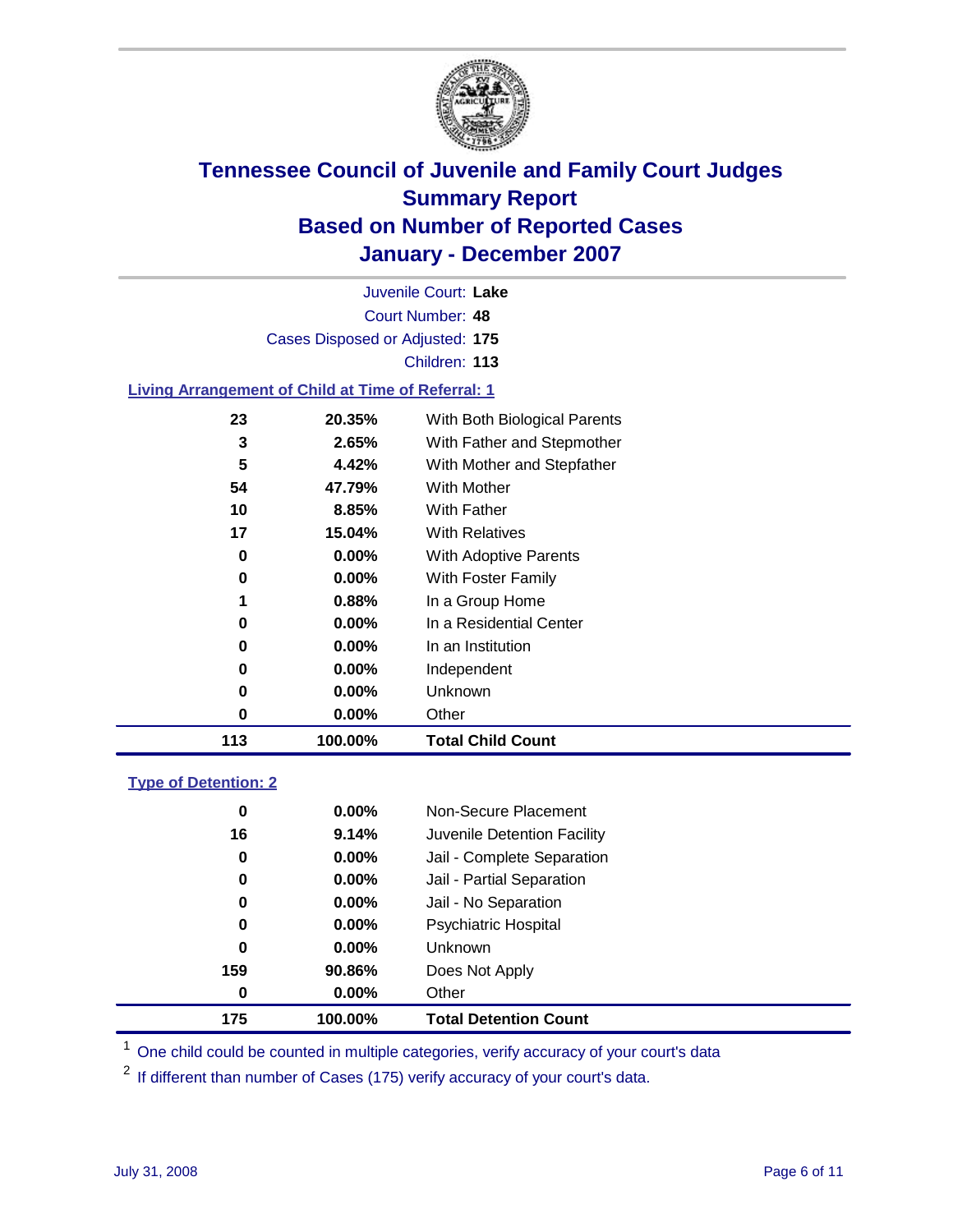

| Juvenile Court: Lake                               |                                 |                                                  |  |  |  |
|----------------------------------------------------|---------------------------------|--------------------------------------------------|--|--|--|
|                                                    | Court Number: 48                |                                                  |  |  |  |
|                                                    | Cases Disposed or Adjusted: 175 |                                                  |  |  |  |
|                                                    |                                 | Children: 113                                    |  |  |  |
| <b>Placement After Secure Detention Hearing: 1</b> |                                 |                                                  |  |  |  |
| 12                                                 | 6.86%                           | Returned to Prior Living Arrangement             |  |  |  |
| 1                                                  | 0.57%                           | Juvenile Detention Facility                      |  |  |  |
| 0                                                  | 0.00%                           | Jail                                             |  |  |  |
| 1                                                  | 0.57%                           | Shelter / Group Home                             |  |  |  |
| $\mathbf{2}$                                       | 1.14%                           | <b>Foster Family Home</b>                        |  |  |  |
| $\bf{0}$                                           | 0.00%                           | Psychiatric Hospital                             |  |  |  |
| 0                                                  | 0.00%                           | Unknown / Not Reported                           |  |  |  |
| 159                                                | 90.86%                          | Does Not Apply                                   |  |  |  |
| 0                                                  | 0.00%                           | Other                                            |  |  |  |
|                                                    |                                 |                                                  |  |  |  |
| 175                                                | 100.00%                         | <b>Total Placement Count</b>                     |  |  |  |
|                                                    |                                 |                                                  |  |  |  |
| <b>Intake Actions: 2</b>                           |                                 |                                                  |  |  |  |
| 105                                                | 54.40%                          | <b>Petition Filed</b>                            |  |  |  |
| 19<br>66                                           | 9.84%<br>34.20%                 | <b>Motion Filed</b><br><b>Citation Processed</b> |  |  |  |
| $\bf{0}$                                           | 0.00%                           | Notification of Paternity Processed              |  |  |  |
| 1                                                  | 0.52%                           | Scheduling of Judicial Review                    |  |  |  |
| 0                                                  | 0.00%                           | Scheduling of Administrative Review              |  |  |  |
| 1                                                  | 0.52%                           | Scheduling of Foster Care Review                 |  |  |  |
| 0                                                  | 0.00%                           | Unknown                                          |  |  |  |
| 0                                                  | 0.00%                           | Does Not Apply                                   |  |  |  |
| 1                                                  | 0.52%                           | Other                                            |  |  |  |

<sup>1</sup> If different than number of Cases (175) verify accuracy of your court's data.

<sup>2</sup> If different than number of Referral Reasons (193), verify accuracy of your court's data.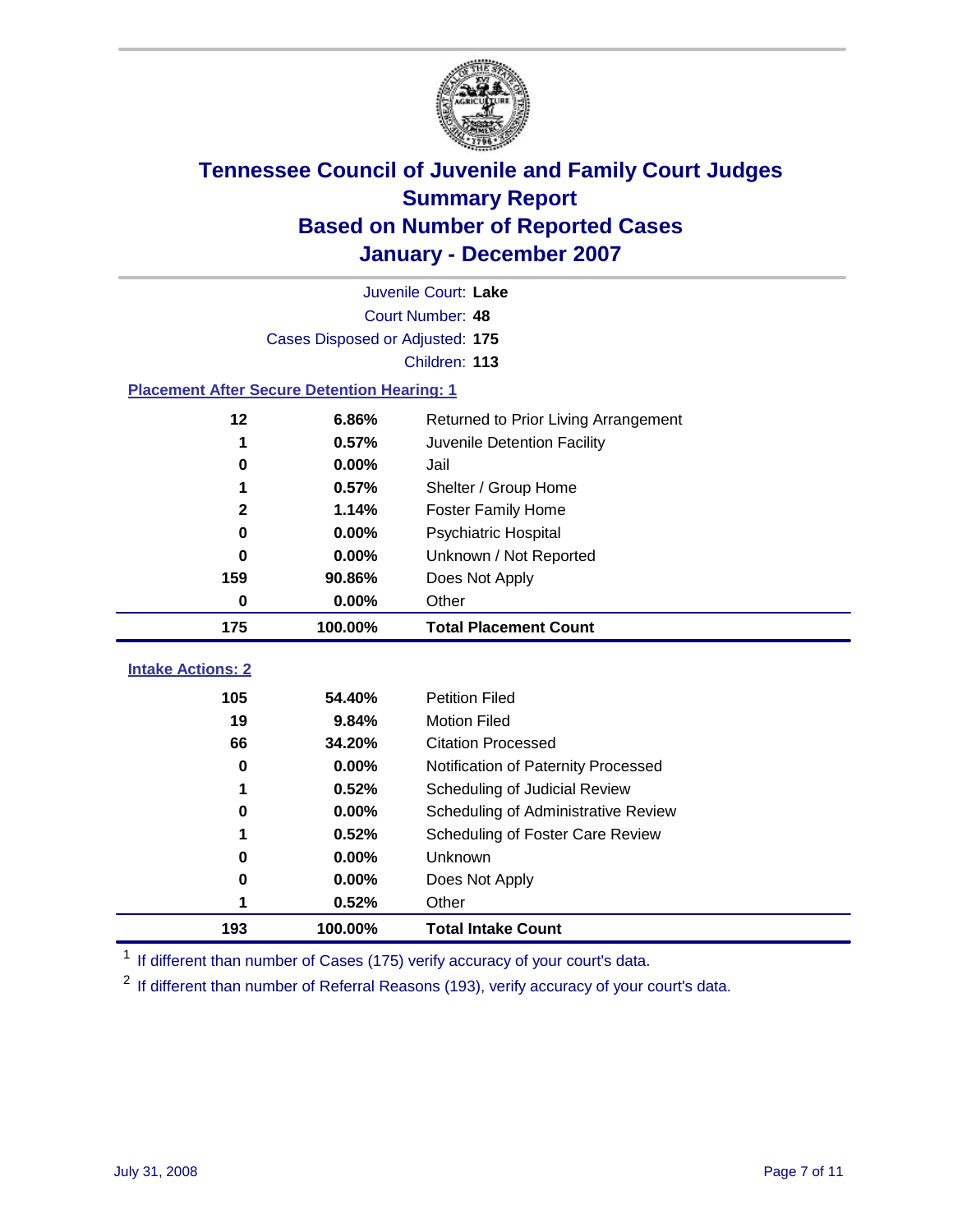

Court Number: **48** Juvenile Court: **Lake** Cases Disposed or Adjusted: **175** Children: **113**

### **Last Grade Completed by Child: 1**

| 8            | 7.08%   | Too Young for School     |
|--------------|---------|--------------------------|
| 0            | 0.00%   | Preschool                |
| $\mathbf{2}$ | 1.77%   | Kindergarten             |
| 6            | 5.31%   | 1st Grade                |
| 1            | 0.88%   | 2nd Grade                |
| $\mathbf{2}$ | 1.77%   | 3rd Grade                |
| 0            | 0.00%   | 4th Grade                |
| $\mathbf{2}$ | 1.77%   | 5th Grade                |
| 3            | 2.65%   | 6th Grade                |
| 6            | 5.31%   | 7th Grade                |
| 13           | 11.50%  | 8th Grade                |
| 19           | 16.81%  | 9th Grade                |
| 33           | 29.20%  | 10th Grade               |
| 14           | 12.39%  | 11th Grade               |
| 1            | 0.88%   | 12th Grade               |
| 0            | 0.00%   | Non-Graded Special Ed    |
| 1            | 0.88%   | <b>GED</b>               |
| 0            | 0.00%   | Graduated                |
| 0            | 0.00%   | Never Attended School    |
| $\mathbf{2}$ | 1.77%   | Unknown                  |
| 0            | 0.00%   | Other                    |
| 113          | 100.00% | <b>Total Child Count</b> |

### **Enrolled in Special Education: 1**

| 113 | 100.00% | <b>Total Child Count</b> |  |
|-----|---------|--------------------------|--|
| 2   | 1.77%   | Unknown                  |  |
| 108 | 95.58%  | No                       |  |
| 3   | 2.65%   | Yes                      |  |
|     |         |                          |  |

<sup>1</sup> One child could be counted in multiple categories, verify accuracy of your court's data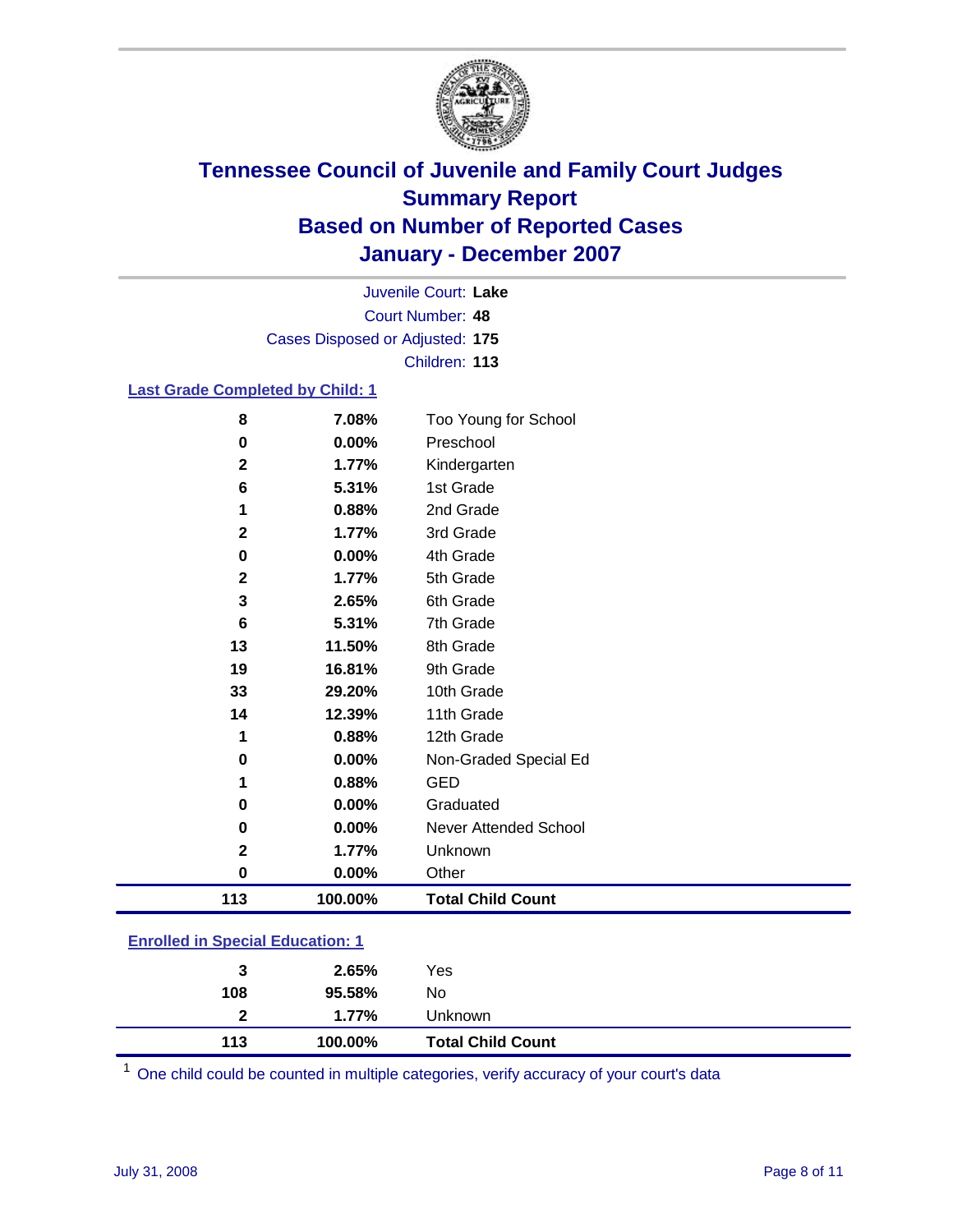

| Juvenile Court: Lake         |                                 |                           |  |  |  |
|------------------------------|---------------------------------|---------------------------|--|--|--|
|                              | Court Number: 48                |                           |  |  |  |
|                              | Cases Disposed or Adjusted: 175 |                           |  |  |  |
|                              |                                 | Children: 113             |  |  |  |
| <b>Action Executed By: 1</b> |                                 |                           |  |  |  |
| 188                          | 97.41%                          | Judge                     |  |  |  |
| 5                            | 2.59%                           | Referee                   |  |  |  |
| 0                            | $0.00\%$                        | <b>YSO</b>                |  |  |  |
| 0                            | $0.00\%$                        | Other                     |  |  |  |
| 0                            | $0.00\%$                        | Unknown / Not Reported    |  |  |  |
| 193                          | 100.00%                         | <b>Total Action Count</b> |  |  |  |

### **Formal / Informal Actions: 1**

| 65  | 33.68%   | Dismissed                                        |
|-----|----------|--------------------------------------------------|
|     | 0.52%    | Retired / Nolle Prosequi                         |
| 123 | 63.73%   | <b>Complaint Substantiated Delinquent</b>        |
| 0   | $0.00\%$ | <b>Complaint Substantiated Status Offender</b>   |
| 1   | 0.52%    | <b>Complaint Substantiated Dependent/Neglect</b> |
| 3   | 1.55%    | <b>Complaint Substantiated Abused</b>            |
| 0   | $0.00\%$ | <b>Complaint Substantiated Mentally III</b>      |
| 0   | $0.00\%$ | Informal Adjustment                              |
| 0   | $0.00\%$ | <b>Pretrial Diversion</b>                        |
| 0   | $0.00\%$ | <b>Transfer to Adult Court Hearing</b>           |
| 0   | $0.00\%$ | Charges Cleared by Transfer to Adult Court       |
| 0   | $0.00\%$ | Special Proceeding                               |
| 0   | $0.00\%$ | <b>Review Concluded</b>                          |
| 0   | $0.00\%$ | Case Held Open                                   |
| 0   | $0.00\%$ | Other                                            |
| 0   | $0.00\%$ | Unknown / Not Reported                           |
| 193 | 100.00%  | <b>Total Action Count</b>                        |

<sup>1</sup> If different than number of Referral Reasons (193), verify accuracy of your court's data.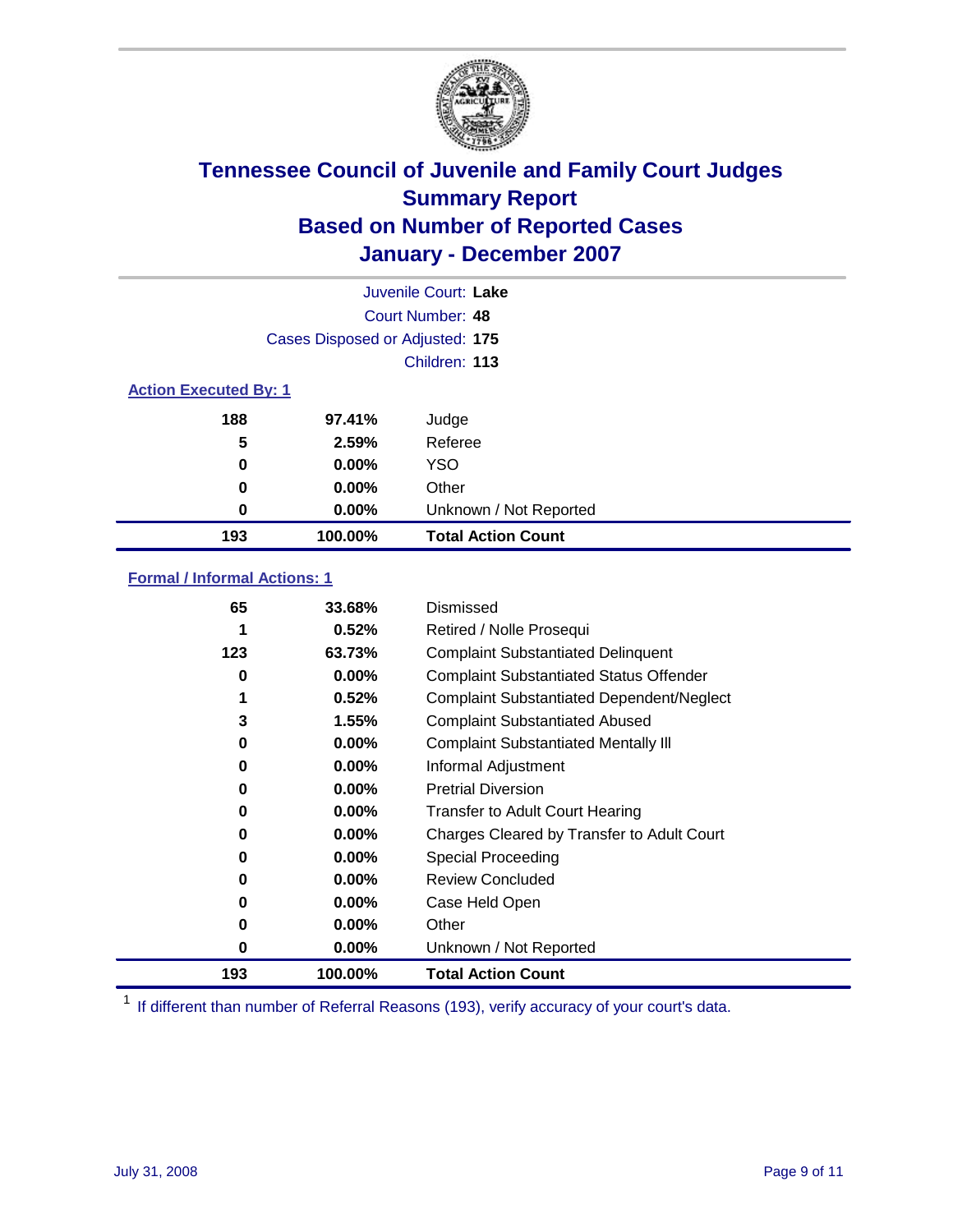

|                       |                                 | Juvenile Court: Lake                                  |
|-----------------------|---------------------------------|-------------------------------------------------------|
|                       |                                 | Court Number: 48                                      |
|                       | Cases Disposed or Adjusted: 175 |                                                       |
|                       |                                 | Children: 113                                         |
| <b>Case Outcomes:</b> |                                 | There can be multiple outcomes for one child or case. |
| 59                    | 21.22%                          | <b>Case Dismissed</b>                                 |
| 1                     | 0.36%                           | Case Retired or Nolle Prosequi                        |
| 17                    | 6.12%                           | Warned / Counseled                                    |
| 0                     | 0.00%                           | <b>Held Open For Review</b>                           |
| 9                     | 3.24%                           | Supervision / Probation to Juvenile Court             |
| 0                     | 0.00%                           | <b>Probation to Parents</b>                           |
| 0                     | 0.00%                           | Referral to Another Entity for Supervision / Service  |
| 0                     | 0.00%                           | Referred for Mental Health Counseling                 |
| 4                     | 1.44%                           | Referred for Alcohol and Drug Counseling              |
| 2                     | 0.72%                           | Referred to Alternative School                        |
| 0                     | 0.00%                           | Referred to Private Child Agency                      |
| 19                    | 6.83%                           | Referred to Defensive Driving School                  |
| 0                     | 0.00%                           | Referred to Alcohol Safety School                     |
| 1                     | 0.36%                           | Referred to Juvenile Court Education-Based Program    |
| 7                     | 2.52%                           | Driver's License Held Informally                      |
| 0                     | 0.00%                           | <b>Voluntary Placement with DMHMR</b>                 |
| 0                     | 0.00%                           | Private Mental Health Placement                       |
| 0                     | 0.00%                           | <b>Private MR Placement</b>                           |
| 0                     | 0.00%                           | Placement with City/County Agency/Facility            |
| 0                     | 0.00%                           | Placement with Relative / Other Individual            |
| 12                    | 4.32%                           | Fine                                                  |
| 33                    | 11.87%                          | <b>Public Service</b>                                 |
| 4                     | 1.44%                           | Restitution                                           |
| 0                     | 0.00%                           | <b>Runaway Returned</b>                               |
| 8                     | 2.88%                           | No Contact Order                                      |
| 0                     | 0.00%                           | Injunction Other than No Contact Order                |
| 6                     | 2.16%                           | <b>House Arrest</b>                                   |
| 2                     | 0.72%                           | <b>Court Defined Curfew</b>                           |
| 0                     | 0.00%                           | Dismissed from Informal Adjustment                    |
| 0                     | 0.00%                           | <b>Dismissed from Pretrial Diversion</b>              |
| 0                     | 0.00%                           | Released from Probation                               |
| 3                     | 1.08%                           | <b>Transferred to Adult Court</b>                     |
| 0                     | 0.00%                           | <b>DMHMR Involuntary Commitment</b>                   |